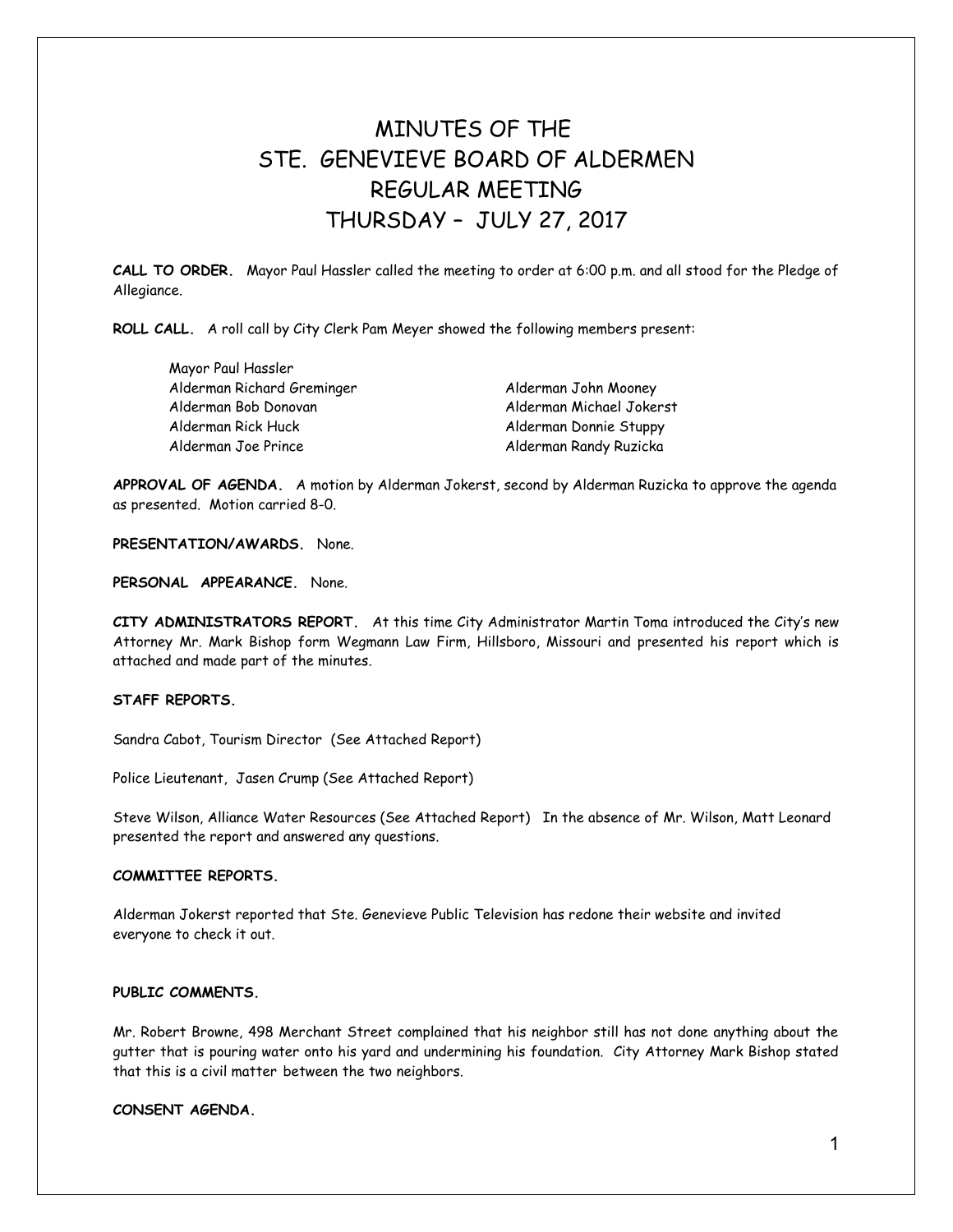**Minutes – Board of Aldermen – Regular Meeting – July 13, 2017.** A motion by Alderman Huck, second by Alderman Prince to approve the minutes of the regular meeting of the Board of Aldermen from July 13, 2017. Motion carried 8-0.

**Minutes – Board of Aldermen – Closed Session – July 13, 2017.** A motion by Alderman Stuppy, second by Alderman Huck to approve the minutes of the closed session meeting of the Board of Aldermen from July 13, 2017. Motion carried 8-0.

**Treasurer's Report – June 2017.** A motion by Alderman Jokerst, second by Alderman Ruzicka to approve the June 2017 Treasurer's Report. Motion carried 8-0.

#### **OLD BUSINESS.**

**BILL NO. 4167. AN ORDINANCE AMENDING THE CITY OF STE. GENEVIEVE CODE OF ORDINANCES CHAPTER 300: GENERAL PROVISIONS; SECTION 300.10 DEFINITIONS AS SET FORTH BELOW. 2nd READING.** A motion by Alderman Huck, second by Alderman Prince, Bill No. 4167 was placed on its second and final reading, read by title only, considered and passed as amended by a roll call vote as follows: Ayes: Alderman Donald Stuppy Alderman Joe Prince, Alderman Bob Donovan, Alderman Randy Ruzicka, Alderman Mike Jokerst, Alderman Dick Greminger, Alderman John Mooney and Alderman Richard Huck. Motion carried 8-0. Thereupon Bill No. 4167 was declared Ordinance No. 4102 signed by the Mayor and attested by the City Clerk.

**BILL NO. 4168**. **AN ORDINANCE AMENDING THE CITY OF STE. GENEVIEVE CODE OF ORDINANCES CHAPTER 340: MISCELLANEOUS DRIVING RULES; BY ADDING SECTION 340.250 OPERATION OF UTV VEHICLE. 2nd READING.** A motion by Alderman Jokerst, second by Alderman Stuppy, Bill No. 4168 was placed on its second and final reading, read by title only, considered and passed by a roll call vote as follows: Ayes: Alderman Donald Stuppy Alderman Joe Prince, Alderman Bob Donovan, Alderman Randy Ruzicka, Alderman Mike Jokerst, Alderman Dick Greminger, Alderman John Mooney and Alderman Richard Huck. Motion carried 8-0. Thereupon Bill No. 4168 was declared Ordinance No. 4103 signed by the Mayor and attested by the City Clerk.

**BILL NO. 4170** . **AN ORDINANCE AMENDING THE CITY OF STE. GENEVIEVE CODE OF ORDINANCES CHAPTER 385 BICYCLES AND MOTORIZED BICYCLES; BY ADDING SECTION 385.110. RIDING ON MOTORIZED BICYCLE, ADDITIONAL PASSENGER AND OTHER REQUIREMENTS. 2nd** READING. A motion by Alderman Huck, second by Alderman Stuppy, Bill No. 4170 was placed on its second and final reading, read by title only, considered and passed as amended by a roll call vote as follows: Ayes: Alderman Donald Stuppy Alderman Joe Prince, Alderman Bob Donovan, Alderman Randy Ruzicka, Alderman Mike Jokerst, Alderman Dick Greminger, Alderman John Mooney and Alderman Richard Huck. Motion carried 8-0. Thereupon Bill No. 4170 was declared Ordinance No. 4104 signed by the Mayor and attested by the City Clerk.

**NEW BUSINESS.** None.

**OTHER BUSINESS.**